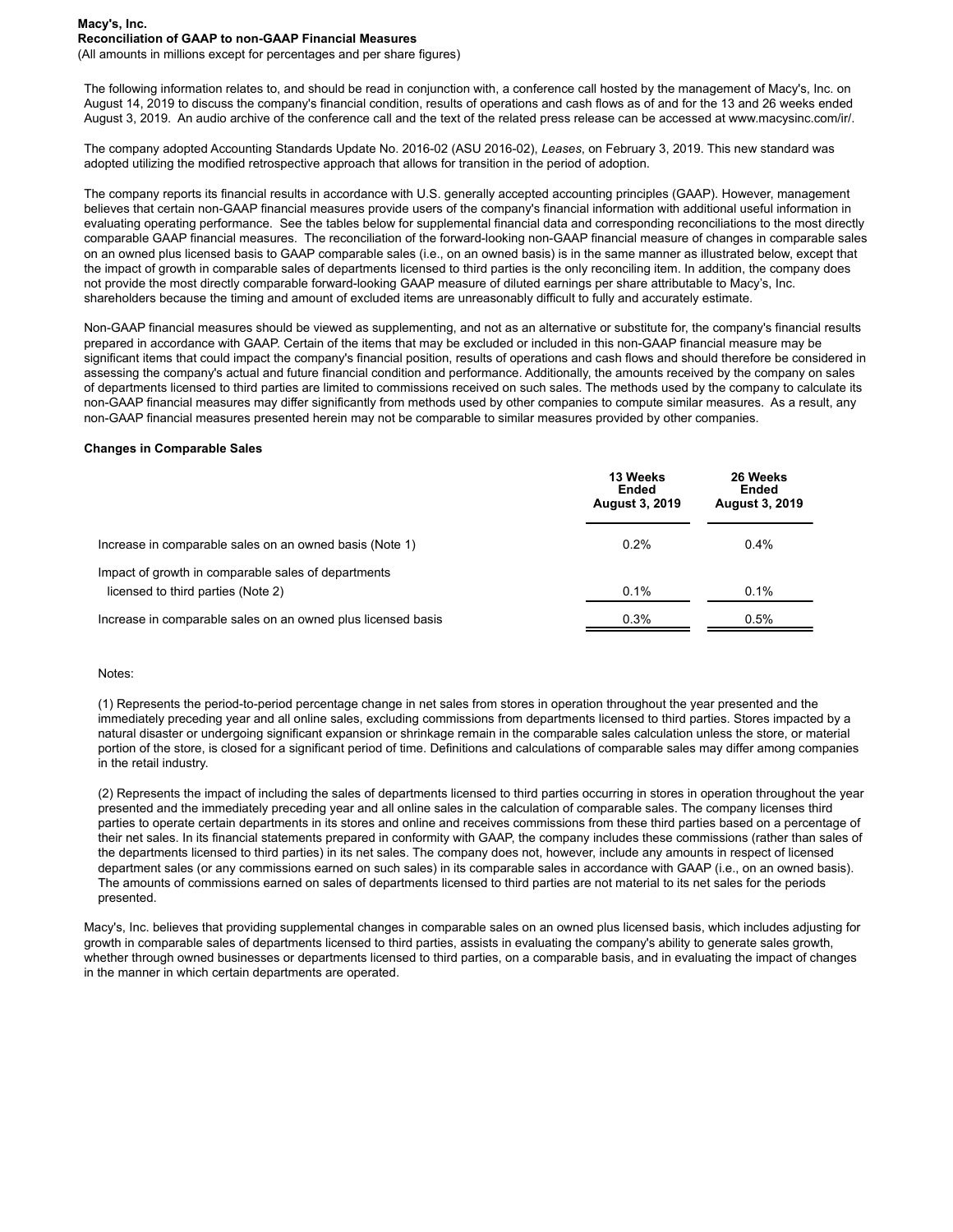### **Macy's, Inc. Reconciliation of GAAP to non-GAAP Financial Measures**

(All amounts in millions except for percentages and per share figures)

## **Net income attributable to Macy's, Inc. shareholders, excluding certain item and gains on sale of real estate**

|                                                                                                 | 13 Weeks<br><b>Ended</b><br>August 3,<br>2019 |      | 13 Weeks<br><b>Ended</b><br>August 4,<br>2018 |      | <b>Increase</b><br>(decrease) |  |
|-------------------------------------------------------------------------------------------------|-----------------------------------------------|------|-----------------------------------------------|------|-------------------------------|--|
| Most comparable GAAP measure:<br>Net income attributable to Macy's, Inc. shareholders           |                                               | 86   | \$                                            | 166  |                               |  |
| Non-GAAP measure:<br>Net income attributable to Macy's, Inc. shareholders                       | \$                                            | 86   | \$                                            | 166  |                               |  |
| Impairment and other costs (Note 1)                                                             |                                               | 2    |                                               | 15   |                               |  |
| Settlement charges                                                                              |                                               |      |                                               | 50   |                               |  |
| Losses on early retirement of debt                                                              |                                               |      |                                               | 5    |                               |  |
| Income tax impact of certain items identified above<br>(Note 2)                                 |                                               |      |                                               | (17) |                               |  |
| As adjusted to exclude certain items above                                                      |                                               | 88   |                                               | 219  |                               |  |
| Gains on sale of real estate                                                                    |                                               | (7)  |                                               | (46) |                               |  |
| Income tax impact of gains on sale of real estate                                               |                                               | 2    |                                               | 12   |                               |  |
| As adjusted to exclude gains on sale of real estate and<br>other certain items identified above |                                               | 83   |                                               | 185  | (102)                         |  |
|                                                                                                 | 26 Weeks<br><b>Ended</b>                      |      | 26 Weeks<br><b>Ended</b><br>August 4,<br>2018 |      |                               |  |
| August 3,<br>2019                                                                               |                                               |      |                                               |      | <b>Increase</b><br>(decrease) |  |
| Most comparable GAAP measure:<br>Net income attributable to Macy's, Inc. shareholders           |                                               | 223  | <u>\$</u>                                     | 306  |                               |  |
| Non-GAAP measure:<br>Net income attributable to Macy's, Inc. shareholders                       | \$                                            | 223  | \$                                            | 306  |                               |  |
| Impairments and other costs (Note 1)                                                            |                                               | 3    |                                               | 28   |                               |  |
| Settlement charges                                                                              |                                               |      |                                               | 50   |                               |  |
| Losses on the early retirement of debt                                                          |                                               |      |                                               | 5    |                               |  |
| Income tax impact of certain items identified above<br>(Note 2)                                 |                                               | (1)  |                                               | (20) |                               |  |
| As adjusted to exclude certain items above                                                      |                                               | 225  |                                               | 369  |                               |  |
| Gains on sale of real estate                                                                    |                                               | (49) |                                               | (70) |                               |  |
| Income tax impact of certain items identified above                                             |                                               | 13   |                                               | 17   |                               |  |
| As adjusted to exclude gains on sale of real estate and<br>other certain items identified above |                                               | 189  |                                               | 316  | (127)                         |  |

### Note:

(1) For the 13 and 26 weeks ended August 4, 2018, the above pre-tax adjustment excludes impairment and other costs attributable to the noncontrolling interest shareholder of \$2 million and \$8 million, respectively.

(2) The impact during the 13 and 26 weeks ended August 3, 2019 represents a value less than zero for net income attributable to Macy's, Inc. shareholders or \$0.01 per diluted share attributable to Macy's, Inc. shareholders.

Management believes that net income attributable to Macy's, Inc. shareholders excluding the impact of certain items, as disclosed above, is a useful measure to assist the investor in evaluating the company's ability to generate earnings and that providing such a measure will allow investors to more readily compare the earnings referred to in the press release to the earnings reported by the company in past and future periods. Management believes that excluding the impact of the items is particularly useful where the amounts of such items may vary substantially in frequency and magnitude period-to-period.